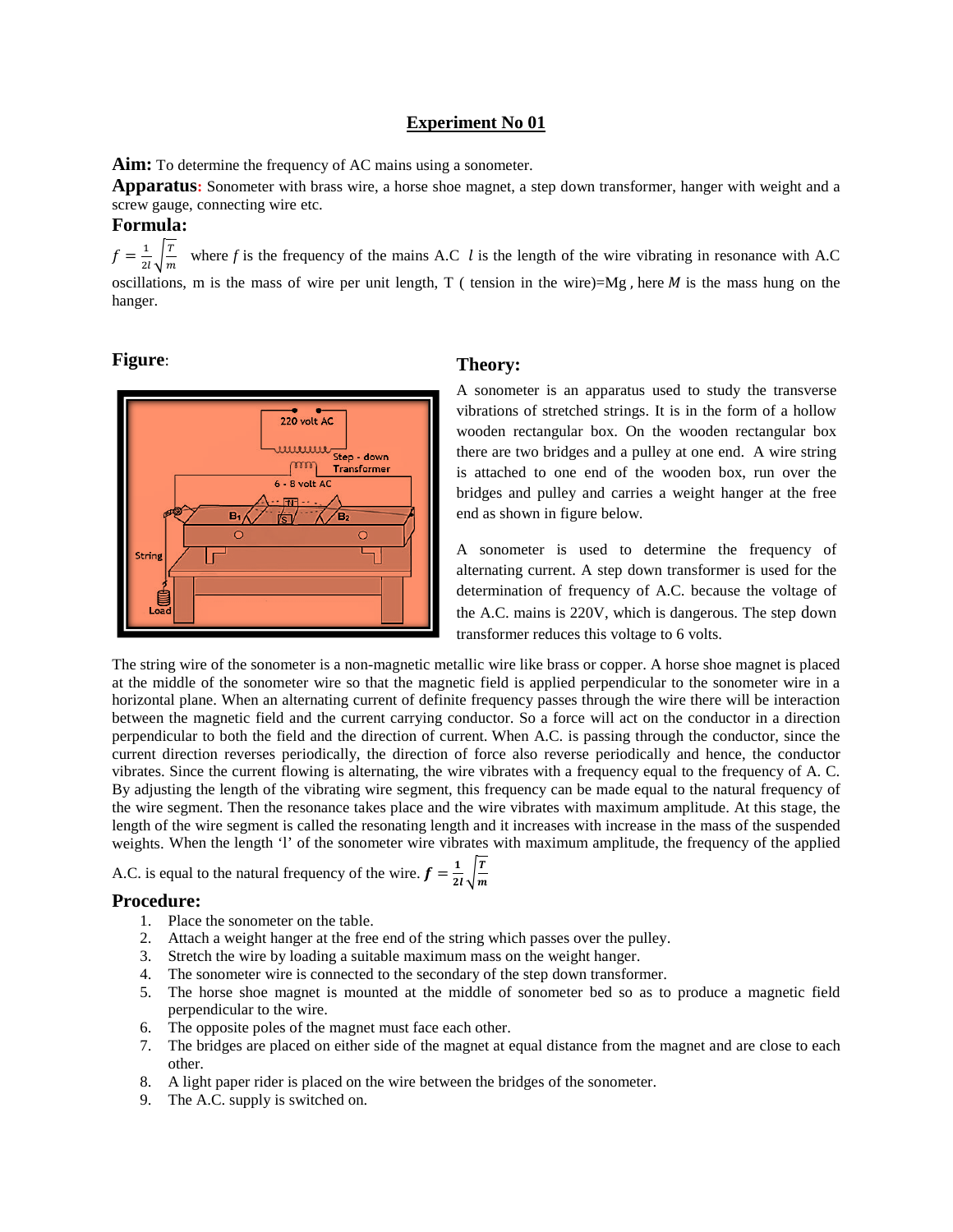- 10. The wire begins to vibrate.
- 11. The length of the wire between the two bridges is adjusted till the wire vibrates with maximum amplitude. At this stage, the paper rider placed on the wire is thrown off, which shows the condition of resonance.
- 12. -The length of the wire between the two bridges is measured. This is called the resonating length l.
- 13. Repeat the experiment for different loads.
- 14. The linear density of the wire, m, can be calculated using the relation,  $m = \pi r^2 \rho$ , where r is the radius of the wire which can be measured using the screw gauge.
- 15. By knowing the linear density, m, of the wire, the frequency of A.C. mains supply is calculated using the formula

### **Observations**:

Least count of screw gauge (Pitch/Total no. of div.) =….……….. metre Radius of wire $(r) =$  ……………………………... metre. Density of the material of the wire  $(\rho) =$ ........kg/m<sup>3</sup>

| S.No. | Mass hang on the<br>wire $(M)$ Kg | Tension $T=Mg$<br>(Newton) | Position of first<br>knife edge $X_1(m)$ | edge $X_2(m)$ | Position of Length of vibrating<br>Second knife   wire : L= $X_2 - X_1$ (m) |
|-------|-----------------------------------|----------------------------|------------------------------------------|---------------|-----------------------------------------------------------------------------|
|       |                                   |                            |                                          |               |                                                                             |
|       |                                   |                            |                                          |               |                                                                             |
|       |                                   |                            |                                          |               |                                                                             |

### **Calculations:**

Mass per unit length (m) =  $\pi r^2 \rho =$  ..........kg/m.

Frequency of A.C. mains  $=f = \frac{1}{2l} \sqrt{\frac{T}{m}}$ 

Mean frequency of A.C.  $(f)$  = ... ... ... ............. Hz.

### **Result:**

Observed (Mean) value of frequency of A.C. () =…………………Hz. Standard value of frequency of A.C. Mains = 50Hz.

### **Percentage Error**:

Standard Value – Observed Value<br>Standard value  $x$   $100 =$  ............%

### **Precaution & Source of Error**:

- 1. There should be no kinks in the sonometer wire.
- 2. Pulley should be frictionless.
- 3. Horse shoe magnet should be placed in the middle.
- 4. Mass of the hanger should be included in T.
- 5. The distance between the two knives edges should be altered very slowly otherwise resonance point would be missed.
- 6. The diameter should be determined at various points.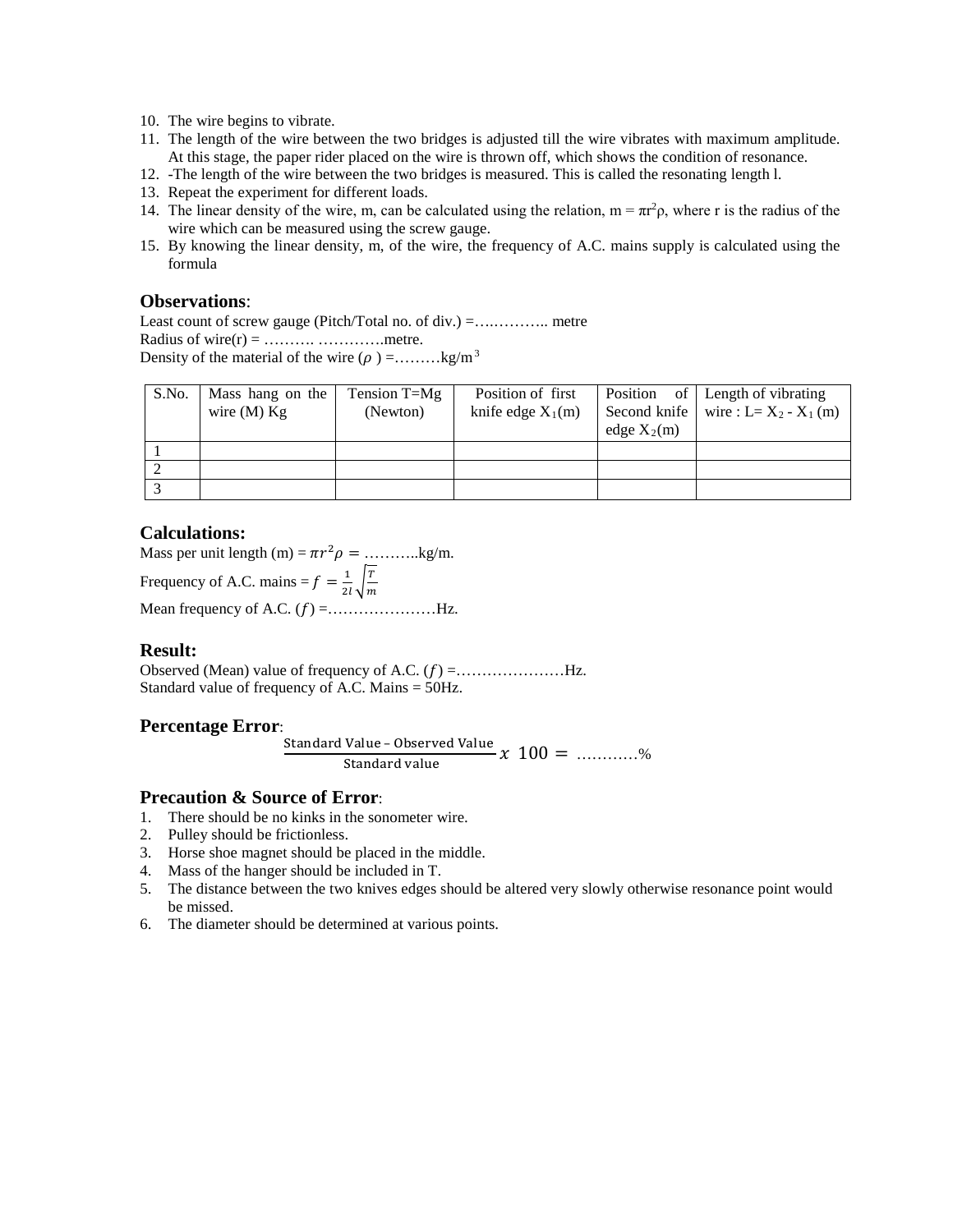#### **Aim: To determination of wavelength of sodium light by Newton Rings.**

**Apparatus Required:** A sodium lamp, Newton ring apparatus (consisting of a traveling microscope, a plano) convex lens placed on a plane glass plate and a glass plate inclined at an angle of 45°, spherometer, magnifying glass etc.

Formula Used: 
$$
\lambda = \frac{D_{n+p}^2 - D_n^2}{4pR}
$$

Where  $D_{n+p}$  is diameter of (  $n+p)^{th}$  ring and  $D_n$ is diameter of  $n^{th}$  ring R is the radius of curvature of the plano convex lens.

### **Theory of experiment**

**Introduction:** Circular interference fringes can be observed if a very thin film of air or some other transparent medium of varying thickness is enclosed between a plane glass plate and plano-convex lens of large focal length. Such fringes were first observed by Newton and so are called Newton's Rings.

### **Experimental Arrangement:**



Light from monochromatic source B is rendered parallel by a convex lens L and then it is made to fall on a glass plate G inclined at an angle of 45° to the incident beam. This beam is reflected normally on to a plano-convex lens P placed on a glass plate E as shown in figure. Light rays reflected from the top and bottom surfaces of the air film formed between the lens P and glass plate E superimpose upon each other and depending upon the path difference between these rays, circular bright and dark rings are observed with a monochromatic light. The fringes are circular because the air film is symmetrical about the point of contact of the lens O and the plane glass plate E. These fringes can be observed by a traveling microscope M which can also measure the diameter of the various rings.

- 1. Level the microscope and find the vernier constant of the horizontal scale of microscope.
- 2. Put the Newton ring apparatus in position place the arrangement in front of a sodium lamp so that the height of the centre of the glass plate G is the same as that of the centre of the sodium lamp.
- 3. Focus the microscope so that it lies vertically above the centre of the lens and alternate dark and bright rings are clearly visible.
- 4. Adjust the position of the microscope so that the point of intersection of the cross wire coincides with the centre of the ring system and one of the cross-wires is perpendicular to the horizontal scale.
- 5. Move the microscope to the left so that the cross-wires lie tangentially along the  $20<sup>th</sup>$  dark ring. Note the reading on the vernier scale of the microscope. Move the microscope backward with the help of the slow motion screw and note the reading when the cross-wires lies tangentially at the center of the 16<sup>th</sup>, 12<sup>th</sup>, 8<sup>th</sup>, 4th dark rings respectively. Keeping on sliding the microscope to the right and note the reading when the cross-wire again lies tangentially at the  $4<sup>th</sup>$ ,  $8<sup>th</sup>$ ,  $12<sup>th</sup>$ ,  $16<sup>th</sup>$ ,  $20<sup>th</sup>$  dark rings.
- 6. After reaching the  $20<sup>th</sup>$  ring move the microscope backwards and again not the readings corresponding to the same rings on the right and then on the left of the centre of the ring system.
- **7.** Remove the lens P and find the radius of curvature of the surface of the lens in contact with the glass plate E with the help of a spherometer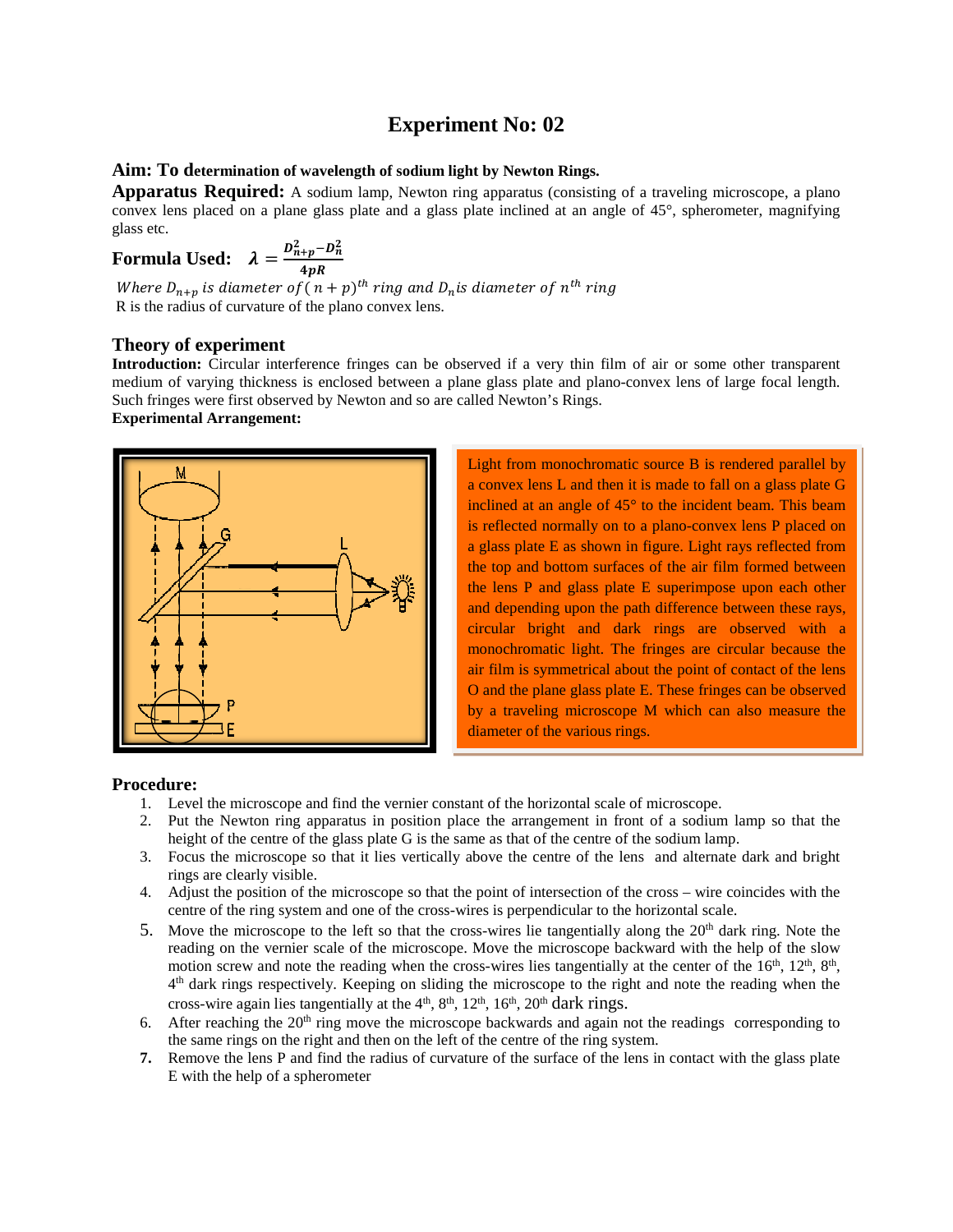# **Observation:**

Pith of the micrometer = ………………….cm No. of divisions on circular scale  $=$  ........ Least count = Pitch/ n*=………………………..*cm

| S.No | No. of Fringes |            | Micro meter reading |                |                   |            |                |  | <b>Diameter</b><br>$D=(a-b)$ |  |
|------|----------------|------------|---------------------|----------------|-------------------|------------|----------------|--|------------------------------|--|
|      |                |            | Left side           |                | <b>Right side</b> |            |                |  | $\mathbf{D}^2$               |  |
|      |                | <b>MSR</b> | <b>VSR</b>          | a=MSR+VSR x LC | <b>MSR</b>        | <b>VSR</b> | b=MSR+VSR x LC |  |                              |  |
|      |                |            |                     |                |                   |            |                |  |                              |  |
|      | δ              |            |                     |                |                   |            |                |  |                              |  |
|      | 12-            |            |                     |                |                   |            |                |  |                              |  |
|      | 16             |            |                     |                |                   |            |                |  |                              |  |

# **Observation for Radius of Curvature**

=  $\mathbf{z}$  $\overline{6h}$  +  $\overline{2}$  where  $l$  = Distance between the two legs of spherometer

Pith of the spherometer = ………………….cm No. of divisions on circular scale = ……… Least count = *Pitch/ n*

Distance between the two legs of spherometer  $(l) = ...$  Cm

| S.No |                              |            | <b>Spherometer Reading</b> | $h=(X-Y)$  | Mean h     |                |  |  |
|------|------------------------------|------------|----------------------------|------------|------------|----------------|--|--|
|      | Plane surface of glass plate |            | On plano convex lens       |            | cm         | Сm             |  |  |
|      | <b>MSR</b>                   | <b>VSR</b> | X=MSR+VSR x LC             | <b>MSR</b> | <b>VSR</b> | Y=MSR+VSR x LC |  |  |
|      |                              |            |                            |            |            |                |  |  |
|      |                              |            |                            |            |            |                |  |  |

# **Calculation:**

*Wavelength of sodium light* (
$$
\lambda
$$
) =  $\frac{D_{n+p}^2 - D_n^2}{4pR}$ 

**Result:** Observed (Mean) wavelength of sodium light =………………… Å Standard wavelength of sodium light  $= 5896\text{\AA}$ 

## **Percentage Error**:

Standard Value – Observed Value  
Standard value 
$$
x
$$
 100 = .........%

## **Precautions:**

**1.** The lens and the glass plate should be cleaned properly.

**2.** Lens of a large focal length should be used.

**3.** The point of intersection of the cross-wires should coincide tangentially with a particular ring.

**4.** The micrometer screw should always be moved in the same direction to avoid back lash error.

**5.** The radius of curvature of the surface of the lens is contact with the glass plate should be measure accurately in formula since

**6.** The amount of light for the source should be adjusted for maxima visibility of the rings and good contrast between dark and bright ring.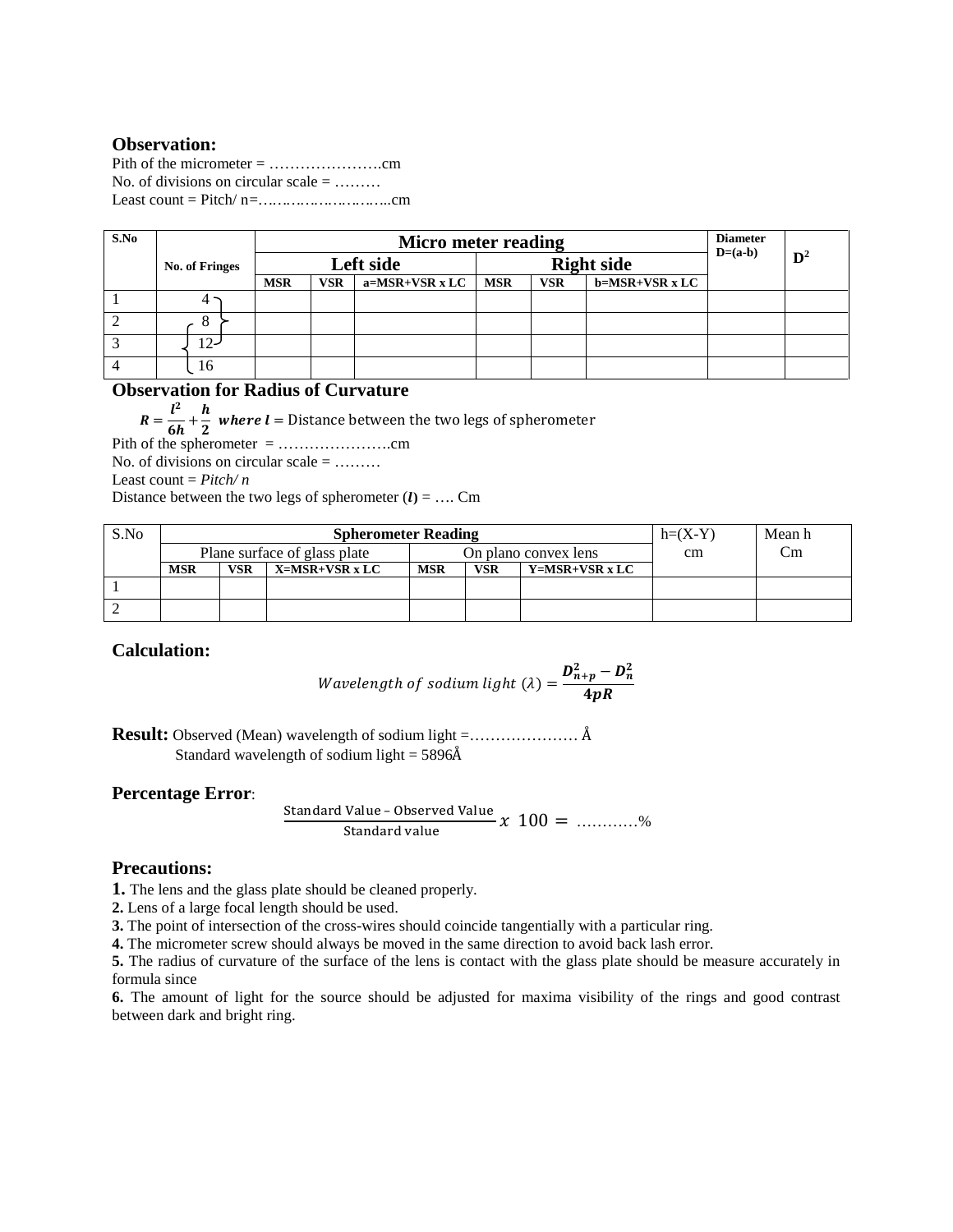**Aim:** To study photo-conducting cell and verify the inverse square law using photovoltaic cell.

**Apparatus:** Photovoltaic cell, source of light, optical bench, micro-ammeter, uprights, connecting wire.

**Formula:** Intensity of illumination is inversely proportional to the square of distance between source and Photo cell upright. Since intensity of illumination is directly proportional to electric current produced or deflection. Current  $\alpha \frac{1}{d^2}$ 

# **Diagram**



**Procedure:** The optical bench contains two uprights and carries the electric bulb and other carries a photovoltaic cell. The two terminal of photovoltaic cell is connected to ammeter.

- 1. Make the electrical arrangement (connection) and adjust lamp and scale arrangement.
- 2. Fix the photovoltaic cell in one position.
- 3. Now move the bulb towards photovoltaic cell slowly

# **Observation:**

| S. No. | Distance between lamp<br>and photocell(d) cm | $I(\mu m)$ | $d^2$ | d <sup>2</sup> |
|--------|----------------------------------------------|------------|-------|----------------|
|        |                                              |            |       |                |
|        |                                              |            |       |                |
|        |                                              |            |       |                |
|        |                                              |            |       |                |
|        |                                              |            |       |                |
| 6      |                                              |            |       |                |
|        |                                              |            |       |                |

# **Calculations:**

Plot a graph between I and  $\frac{1}{d^2}$ .

Relation between current and  $\frac{1}{d^2}$  is a straight line.

**Result:** A graph between I and  $\frac{1}{d^2}$  is comes out to be straight line this verify inverse square law.



**Sources of Error and Precautions**:

- 1. The photocell should not be exposed to light get long time continuously.
	- 2. Bulb should be mounted in such a way that light falls normally on the surface of photocell.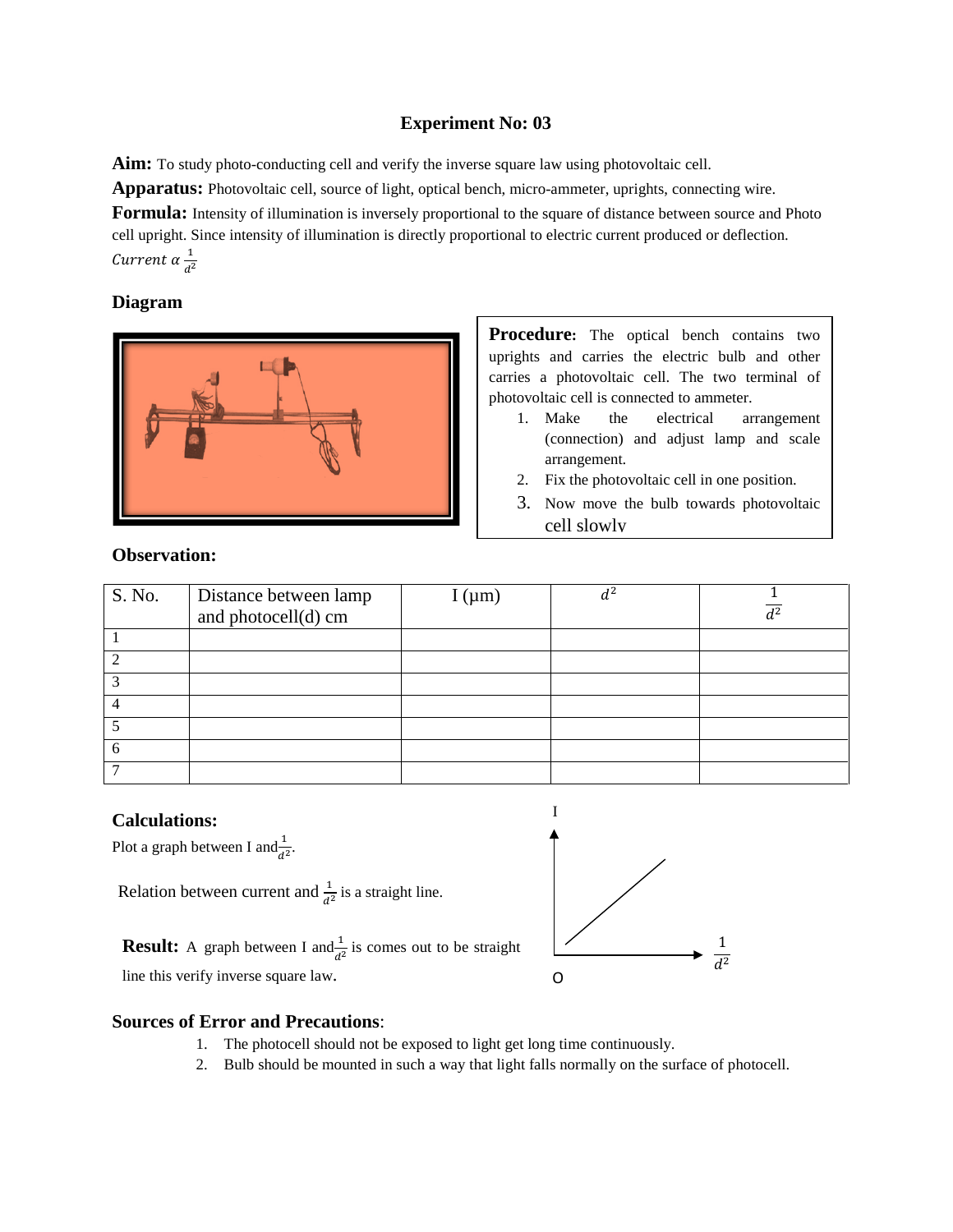#### **Aim: To find the specific rotation of cane sugar solution using polarimeter.**

**Apparatus :** Polarimeter, graduated cylinder, common balance, weight box, beaker, a wall glass, magnifying glass, sodium or mercury lamp, electric lamp, magnifying lens, filter pap tunnel, glass rod, sugar.

### **Theory:**

**Specific Rotation:** Specific rotation for a given temperature t °C and for a light of given wavelength  $\lambda$  is defined as the rotation (in degrees) produced by a path of one decimeter length in a substance of unit density.

It θis the rotation produced by decimeter length of a solution of density (d); then specific rotation S corresponding to some temperature t and light of wavelength  $\lambda$  is given by:

 $S = \frac{\theta}{lxC} = \frac{\text{Rotation in degrees}}{\text{Length in decimeter Xconcentration in g/cc}}$ 

Sugar is the most commonly used optically active substance and the instruments used for measuring the optical rotation produced by substance are called polarimeters. Basically, they consist of two Nicol Prism capable of measuring angle of rotation of plane polarized light produced by optically active substance. The optically active substance is placed between the two nicol prisms. Generally, it is very difficult to locate the position of analyzing nicol when no light is received but with the used of Laurent's half shade device, this difficulty is overcome.

### **LAURENT'S HALF SHADE POLARIMETER:**

It is an instrument used for finding angle of rotation of an optically active substance like sugar solution, it is called a saccharimeter



**Construction:** It consists of two Nicol Prisms mounted in brass tube and capable of rotation about a common axis. Glass tube containing optically active solution is placed in between the two Nicol Prisms as shown in fig. All the tubes are in line. Monochromatic light from a source is rendered parallel by a convex lens and is made to fall on polarizing prisms which renders the light plane polarized with its vibrations in the principal plane of the nicol prism. This polarized light is then made to pass through half shade device and the tube containing the active solution and then in passes through analyzing Nicol prism. **The emergent light is viewed through telescope T.** 

- 1. If the polarimeter is employing a half shade device, a monochromatic source should be used and if bi quartz device is used then white light can be used.
- 2. Take the polarimeter tube and clean well both the sides such that it is free from dust. Now fill the tube with pure water and see that no air bubble is enclosed it. Place the tube in its position inside the Polarimeter.
- 3. Switch on the source of light and look through the eyepiece. Two halves of unequal intensity is observed. Rotate the analyser until two halves of the field appears equal bright. Take the reading of main scale as well as vernier scale and find out the total reading.
- 4. Prepare the sugar solution of unknown strength. The procedure for preparing it can be seen under the heading observations.
- 5. Take the polarimeter tube and remove the pure water and fill it with the prepared sugar solution and again place it in the polarimeter.
- 6. Rotate the analyser to obtain the equal intensity position, first in clockwise direction and then in anticlockwise direction.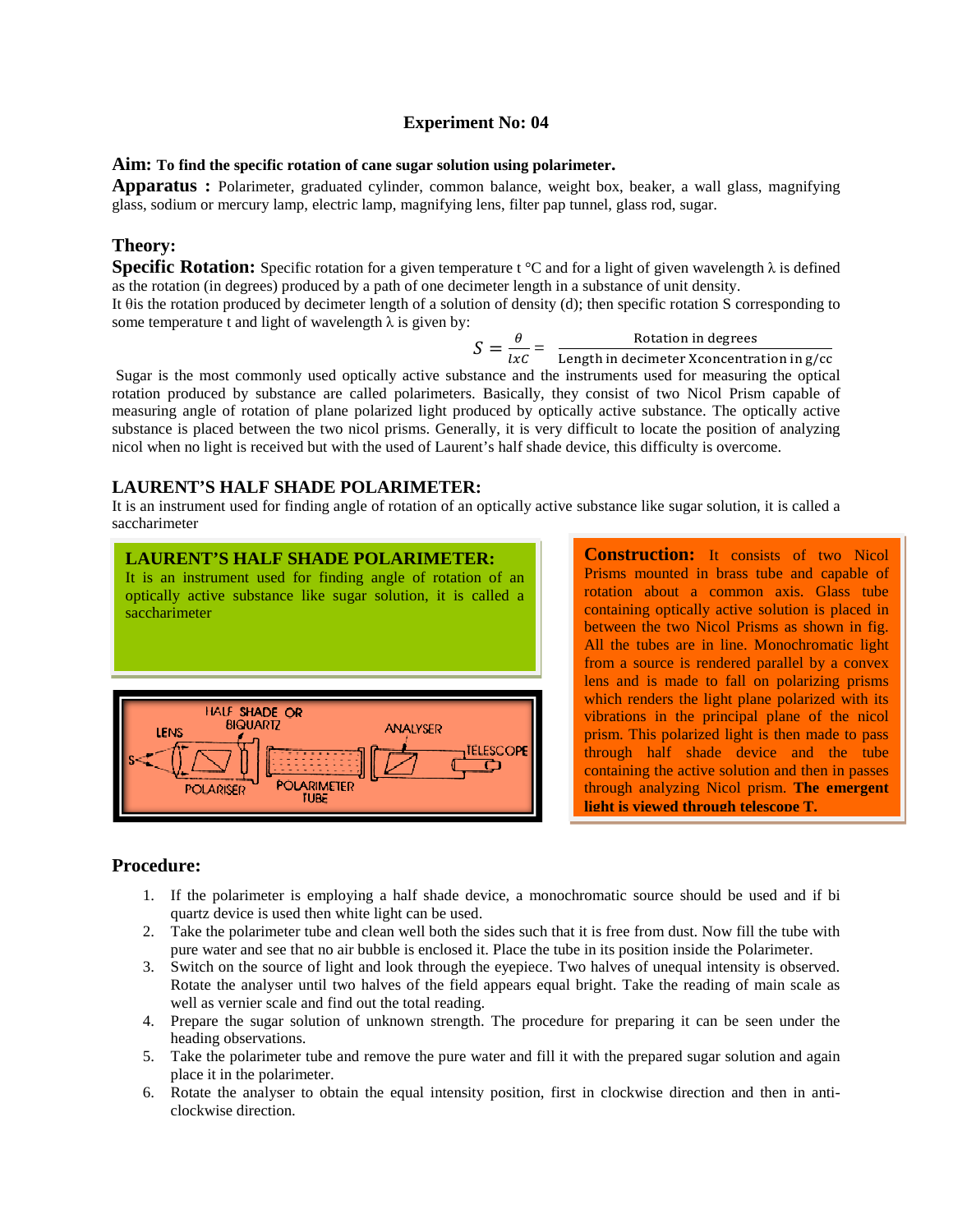- 7. [When the tube containing sugar solution is placed in the path of the polarized light, the plane of polarization is rotated which disturbs the previous position.]
- 8. Note down the position of the analyser on main and vernier scales in the two directions. Find the mean reading. The difference between this and previous reading gives the specific rotation.
- 9. Repeat the experiment with the sugar solutions of different concentrations.
- 10. Measure the length of the tube in centimetres and change it in decimetres.

### **Observation: -**

Least count of polarimeter = ……….. deg Length of polarimeter tube = …………..dm

| S.No | Analyser reading with pure water |               |                                            |        |               |                                            |            |  |  |  |  |
|------|----------------------------------|---------------|--------------------------------------------|--------|---------------|--------------------------------------------|------------|--|--|--|--|
|      |                                  |               | <b>Clockwise</b>                           |        | Anticlockwise | $A = (X+Y)/2$                              |            |  |  |  |  |
|      | M.S.R.                           | <b>V.S.R.</b> | <b>Total</b><br>$X = MSR + (VSR X LC)$ deg | M.S.R. | <b>V.S.R.</b> | <b>Total</b><br>$X = MSR + (VSR X LC)$ deg | <b>Deg</b> |  |  |  |  |
|      |                                  |               |                                            |        |               |                                            |            |  |  |  |  |
|      |                                  |               |                                            |        |               |                                            |            |  |  |  |  |

| S.No |        |               | <b>Analyser reading with pure Solution</b> |        |               |                                            |            |
|------|--------|---------------|--------------------------------------------|--------|---------------|--------------------------------------------|------------|
|      |        |               | <b>Clockwise</b>                           |        | Anticlockwise | $A = (X+Y)/2$                              |            |
|      | M.S.R. | <b>V.S.R.</b> | Total<br>$X = MSR + (VSR X LC)$ deg        | M.S.R. | <b>V.S.R.</b> | <b>Total</b><br>$X = MSR + (VSR X LC)$ deg | <b>Deg</b> |
|      |        |               |                                            |        |               |                                            |            |
|      |        |               |                                            |        |               |                                            |            |

## **Calculation:**

$$
S = \frac{\theta}{lxC} = \dots \dots \dots \dots \dots \frac{\text{deg}}{\text{deci meter } x \text{ gram per cc}}
$$

**Result:** - The specific rotation for cane sugar at a room temperature using monochromatic light is ----------

### **Percentage Error**:

Standard Value – Observed Value<br>
Standard value  $x$   $100 =$  ............%

# **Precaution:-**

- **1.** The polarimeter tube should be well cleaned.
- 2. Whenever solution is changed, rinse the tube with the new solution under examination.
- 3. The position of analyzer should be set accurately.
- 4. The temperature and wavelength of light used should be stated.
- 5. Reading should be taken when halves of the field of view becomes equally illuminate.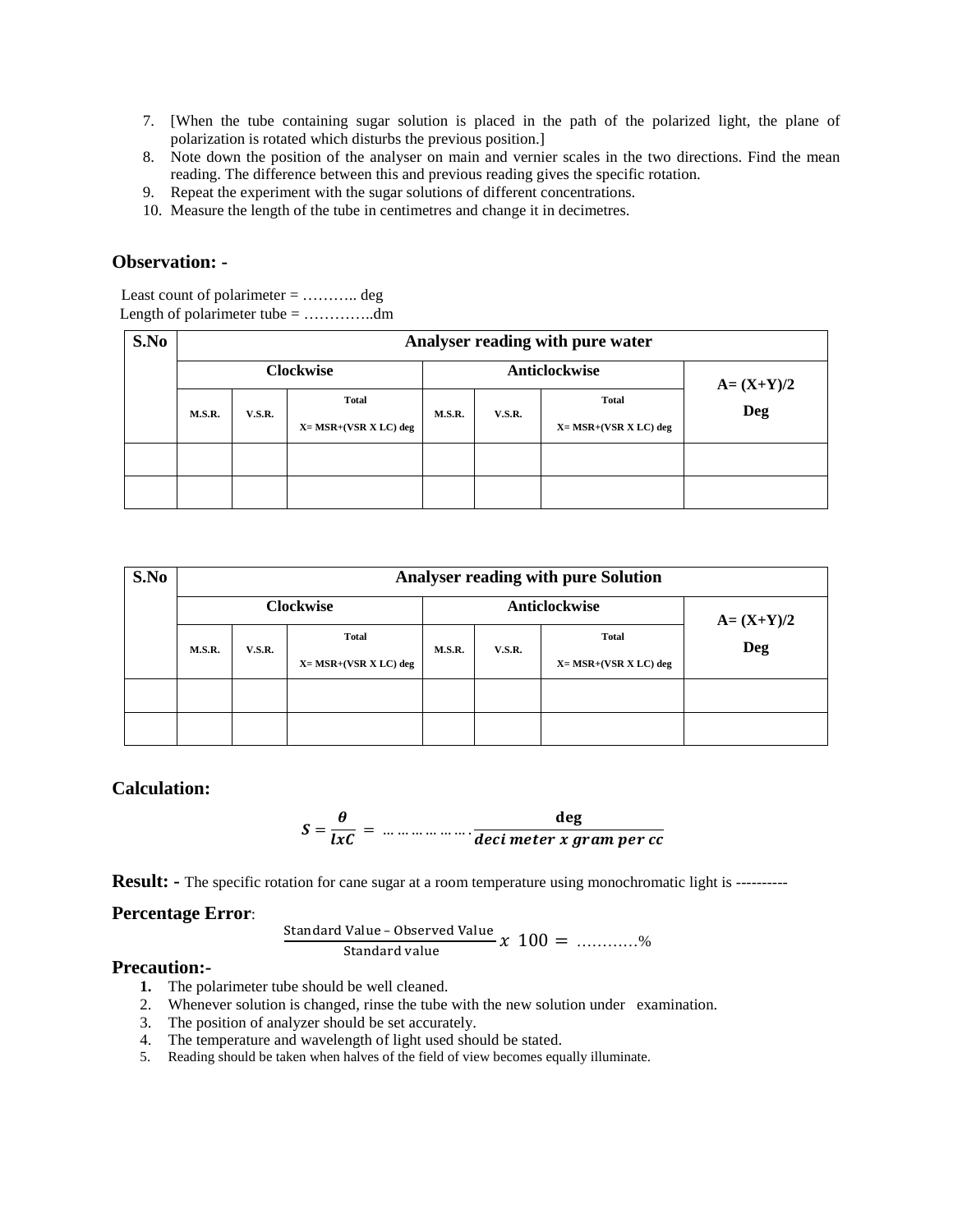Aim: To Determination of the Resolving Power of a Telescope.

**Apparatus:** Reading Telescope, Attachment of resolving power of the telescope, Number of patterns on glass with stand, Incandescent bulb 40watt with house on stand, Inch tape.

### **Theory and Formula Used:**

Theoretical resolving power =  $\lambda/a$  Where  $\lambda$  = mean wavelength of light employed, a = width of the rectangular slit for just resolution of two objects,

Practical resolving power =  $d/D$  Where  $d =$  separation between two object and  $D =$  distance of the objects from the objective of the telescope. Hence  $\frac{\lambda}{a} = \frac{a}{b}$ 

 $\overrightarrow{R}$   $\overrightarrow{a}$   $\overrightarrow{b}$  a  $\overrightarrow{b}$  . According to Rayleigh's criterion, two equally bright sources can be just resolved by any optical system when their distance apart is such that in the diffraction pattern, the maximum due to one falls on the minimum due to the other.

#### **Diagram:**



## **Resolving power of Telescope**.

The resolving power of telescope of a telescope may be defined as the inverse of the least angle subtended at the objective by two distant point object which can be just distinguished as separate in its focal plane.

### **Procedure:**

- 1. Focus the telescope for clear image far from the telescope.
- 2. Keep the incandescent bulb (in lieu of sodium lamp we have used incandescent bulb to reduce the cost) in the front of slit pattern
- 3. Mount the telescope on a stand such that its axis lies horizontal and the rectangular lines in first row marked on pattern board on stand which are vertical. Place the two stands at a suitable distance (say about 2 meters) fig.
- 4. Illuminate the object with source of light. Now open the slit with the help of micrometer screw and move the telescope in the horizontal direction such that the images of two vertical sources are in the field of view of the eyepiece.
- 5. Gradually reduce the width of the slit till the two images just cease to appear as two. Note down the reading of the micrometer. Again close the slit completely and note down the micrometer reading. The difference of the two readings gives the width of the slit (a) just sufficient to resolve the two images.
- 6. Width (d) of white or black rectangular strips in the first row marked on pattern board is one mm.
- 7. Measure the distance between the object and the slit with the help of inch tape which gives D.
- 8. The experiment is repeated for different values of D.

## **Observations**:

Mean value of mm. (d) =……………..cm. L.C. of screw = ……………………..cm.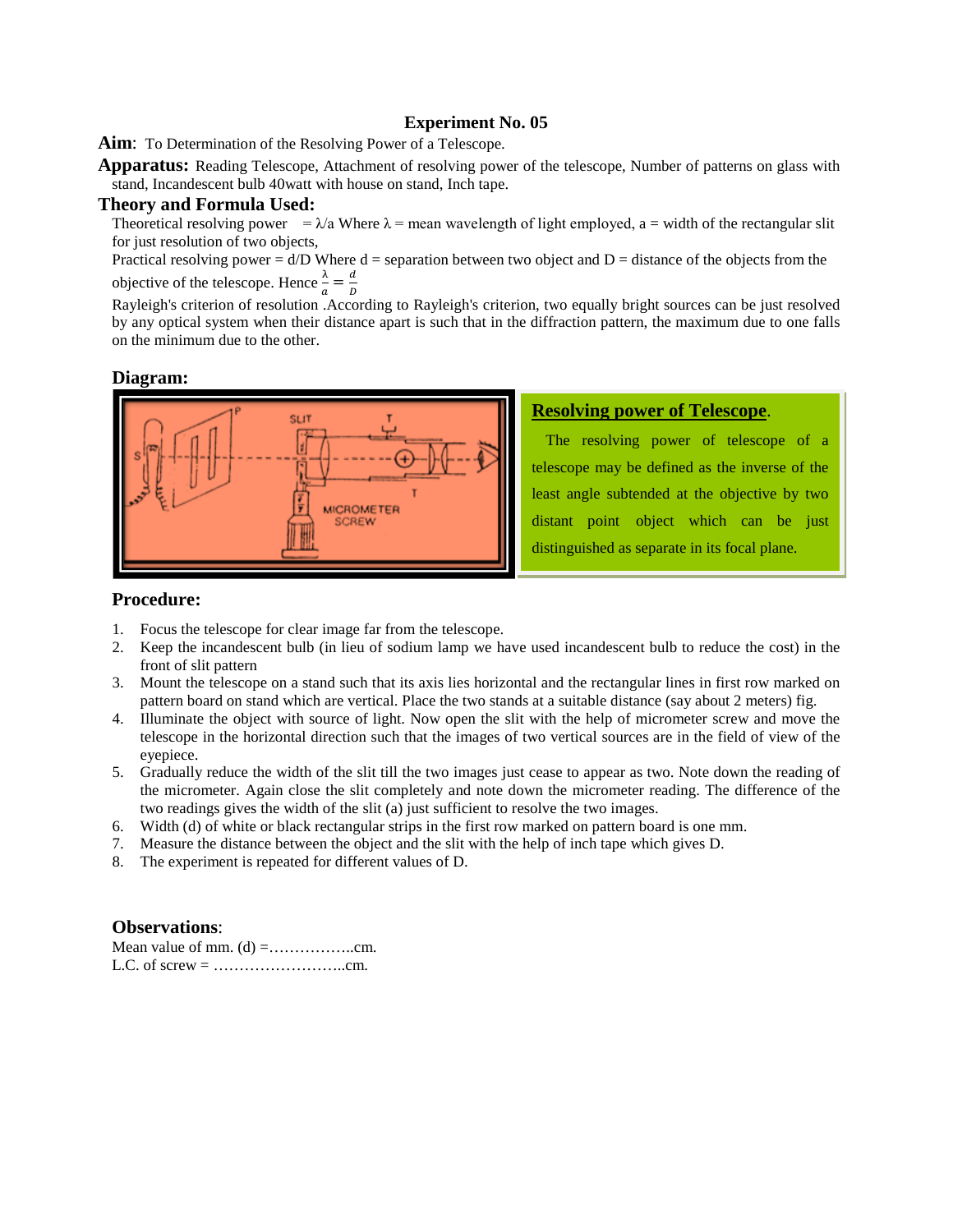|       |    |      |     | Slit Reading                |      | Width of |                             |               |          |
|-------|----|------|-----|-----------------------------|------|----------|-----------------------------|---------------|----------|
| S.No. | d  |      |     | When Slit is Closed         |      |          | Slit when Images Cease      | the Slit      | Distance |
|       | cm | M.S. | V.S | Total<br>$X=M.S+(V.S X LC)$ | M.S. | V.S      | Total<br>$X=M.S+(V.S X LC)$ | $a = (X - Y)$ | D mms.   |
|       |    |      |     |                             |      |          |                             |               |          |
|       |    |      |     |                             |      |          |                             |               |          |
|       |    |      |     |                             |      |          |                             |               |          |

### **Calculation:**

 $D =$  distance of the objects from the objective of the telescope.

Theoretical resolving power =  $\lambda/a$ 

And practical resolving power  $= d/D$ 

Where λ = mm. a = width of the rectangular slit for just resolution of two objects, d = ………cm

Hence  $\frac{\lambda}{a} = \frac{d}{b}$ 

# **Result:**

The theoretical and practical resolving powers of the telescope are shown in the table.

## **Theoretical and Practical Resolving Powers:**

| Distance<br>mm | Mm | Theoretical $(\lambda/a)$ Resolving<br>Power | Practical (d/D) Resolving<br>Power |
|----------------|----|----------------------------------------------|------------------------------------|
|                |    |                                              |                                    |
|                |    |                                              |                                    |
|                |    |                                              |                                    |

## **Precautions and Sources of Error:**

- 1. The axis of telescope should be horizontal.
- 2. The rectangular object drawn on the pattern board should be vertical.
- 3. Backlash error in the micro-meter screw should be avoided.
- 4. The plane of the slit should be parallel to the objects.
- 5. The minimum width of slit for resolution should be adjusted very carefully.
- 6. The distance D should be measured from the slit of the telescope to the pattern board.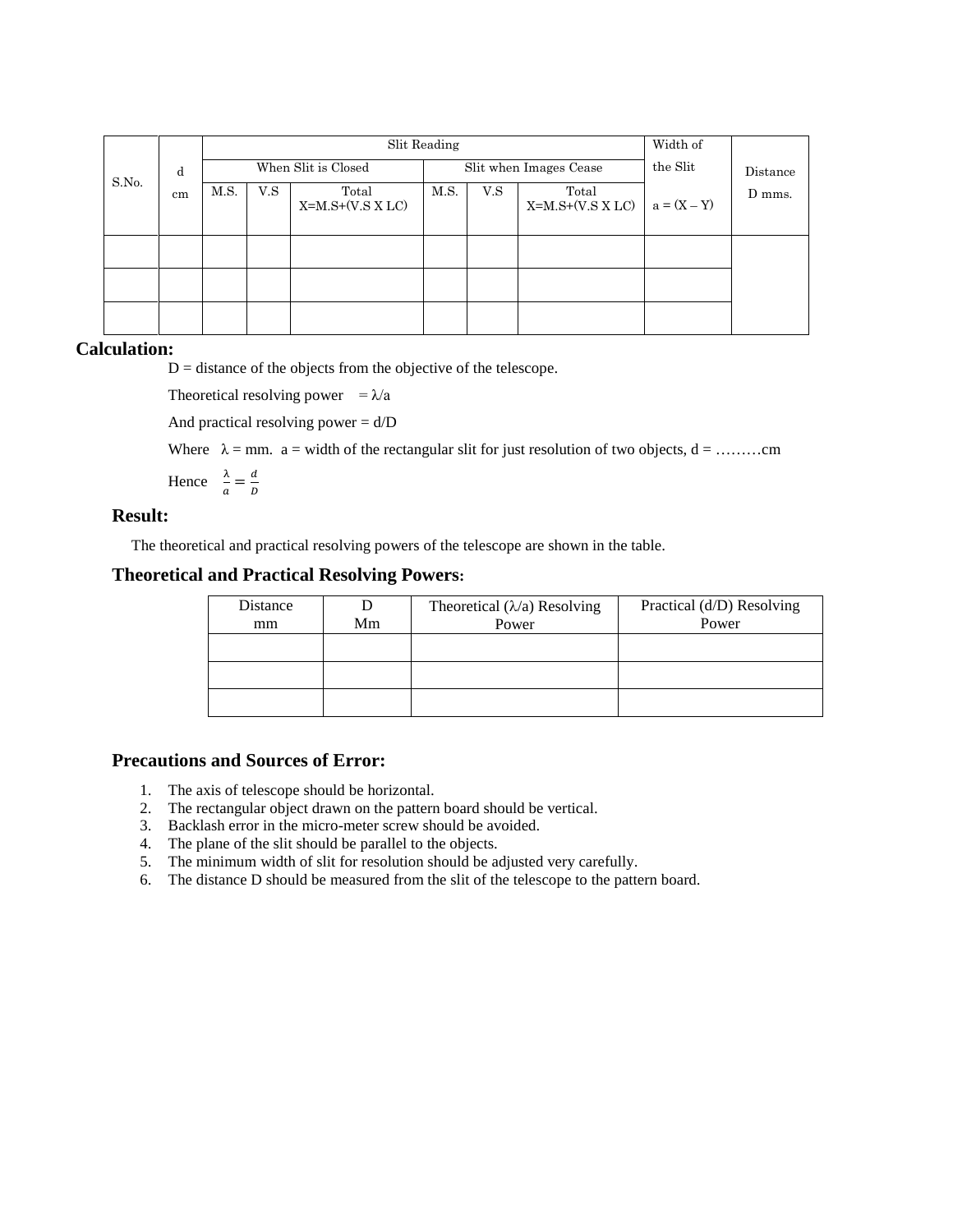**Aim:** To compare the capacitances of two condensers by De-Sauty's bridge and hence to find the dielectric constant of medium.

### **Apparatus Used:**

Two condensers, high resistance boxes, accumulatorand connecting wires.

### **Formula Used:**

The ratio of the capacitances of two condensers is given by:  $\frac{C_1}{C_2} = \frac{R_2}{R_1}$ 

Where  $R_1$  and  $R_2$  are the resistances introduced in the two other arms of wheat stone's bridge, the two arms of which contain the two capacitances,  $C_1$  and  $C_2$ 



## **Procedure:**

- 1. Make the electrical connections as in the fig. and switch on the oscillator.
- 2. Take out certain plugs from resistance box  $R_1$  so that AB arm of the bridge offer some resistance.
- 3. Now start taking out plugs of resistance boxes  $R_2$  such that sound in head phone in minimum.
- 4. Write down these values of  $R_1$  and  $R_2$  is the observation table.
- 5. Repeat the experiment to take at least six reading each time keeping some value of  $R_1$  and then adjusting  $R_2$  for minimum sound in head phone.
- 6.

## **Observation:**

| S.No. | $R_1$ (ohms) | $R_2$ (ohms) To balance the bridge | Mean of $\frac{R_2}{R_1}$ |
|-------|--------------|------------------------------------|---------------------------|
|       |              |                                    |                           |
|       |              |                                    |                           |
|       |              |                                    |                           |
|       |              |                                    |                           |
|       |              |                                    |                           |

# **Calculation:**

The ratio of the capacitances of two condensers is given by:  $\frac{C_1}{C_2} = \frac{R_2}{R_1}$ 

**Result:** The ratio of the capacitance of the given two condensers = ......

### **Sources of Error and Precautions:**

- 1. The resistances R1 and R2 should be non-inductive.
- 2. For sufficient sensitiveness of the bridge, the battery should be of high E.M.F.
- 3. Sensitive head phone should be used
- 4. .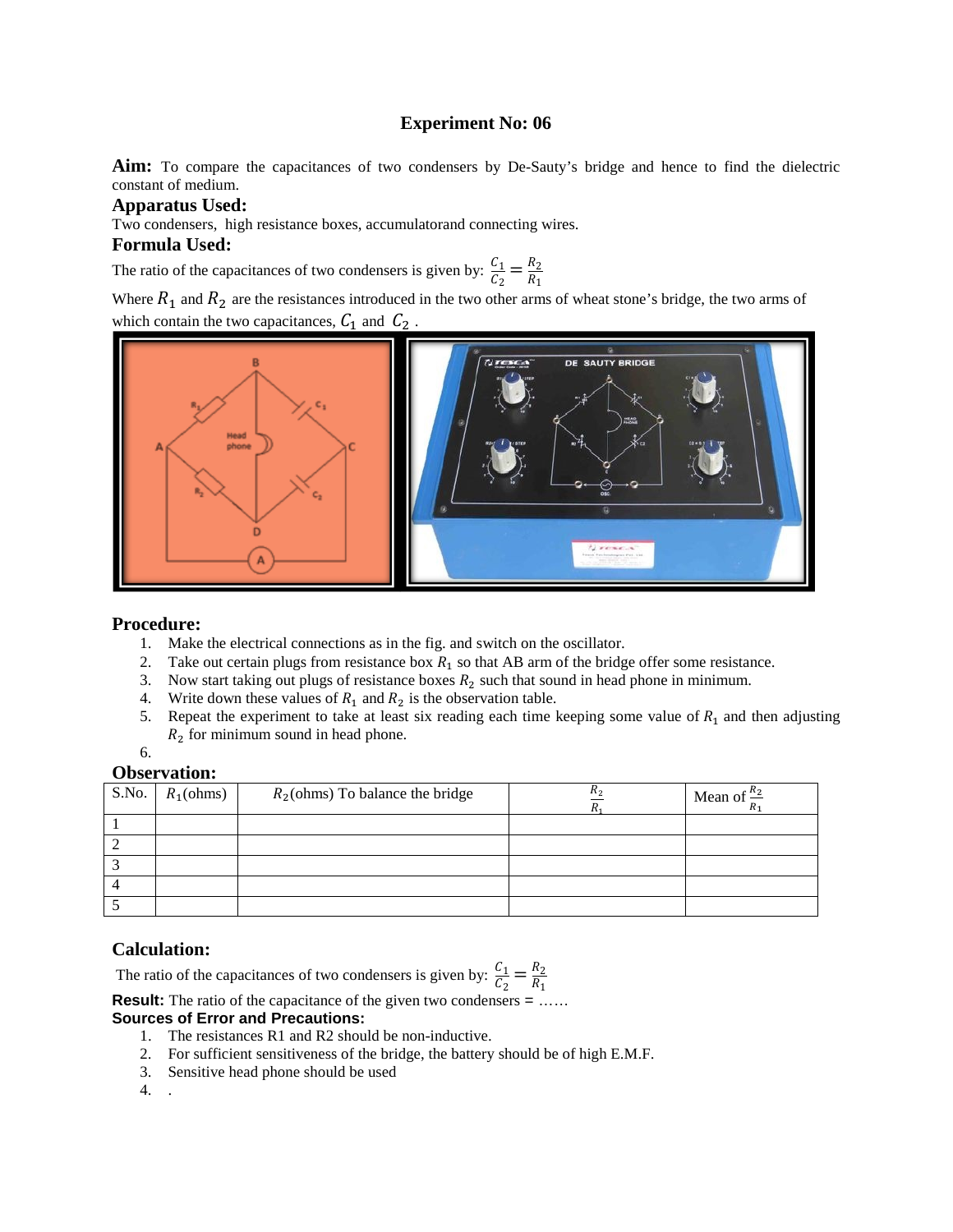### **EXPERIMENT NO 07**

Aim: To find the wavelength of sodium light by Michelson Interferometer.

**Apparatus**: Michelson Interferometer Setup, sprit level, telescope.

**Formula Used:** The wavelength of sodium light is given as  $\lambda = \frac{(X_2 - X_1)}{N}$  $\boldsymbol{N}$ 

Where  $X_1$ = initial position of mirror M<sub>1</sub> of Michelson interferometer

 $X_2$  = final position of mirror M<sub>1</sub> of Michelson interferometer

 $(X_2 - X_1)$  =distance moved by mirror M1

N= number of fringes appeared at the center of field corresponding to distance  $(X_2 - X_1)$ 

# **Diagram:**



# **Procedure:**

- 1. Adjust the position of mirror  $M_1$ , so that a bright spot of circular fringes appear the centre of field of view, Note corresponding micrometer reading.
- 2. The mirror M1is moved away so that a good number of fringes (say 25) appear at the center of the field .the micrometre reading is again noted.
- 3. The procedure is repeated to take various readings.

**Observations:** Least count of fine micrometer screw=--------------cm

| S.No.                | No of<br>fringes | Main scale<br>$reading$ (cm) | Position of mirror M1        |                              | Difference<br>$x$ for 50 | Mean<br>difference |          |
|----------------------|------------------|------------------------------|------------------------------|------------------------------|--------------------------|--------------------|----------|
| appeared             |                  |                              | <b>RMS</b><br>$reading$ (cm) | <b>FMS</b><br>$reading$ (cm) | Total<br>(cm)            | fringes<br>(cm)    | $x$ (cm) |
|                      |                  |                              |                              |                              |                          |                    |          |
|                      |                  |                              |                              |                              |                          |                    |          |
|                      |                  |                              |                              |                              |                          |                    |          |
|                      |                  |                              |                              |                              |                          |                    |          |
|                      |                  |                              |                              |                              |                          |                    |          |
|                      |                  |                              |                              |                              |                          |                    |          |
| $\sim$ $\sim$ $\sim$ | $\sim$           |                              |                              | $(X2 - X1)$<br>↑             |                          |                    |          |

**Calculation:** The wavelength of sodium light is given as  $\lambda = \frac{1}{\lambda}$  $\boldsymbol{N}$ 

### **Result: Wavelength of sodium light** = -----------cm

#### **Precautions:**

- 1. Glass plate G1, G2 and mirrors M1, M2 should not be touched or cleaned.
- 2. The micro-metre screw should be handled carefully.
- 3. The screw behind mirror M2 should be rotated through a very small angle.
- 4. In the position of maximum indistinctness, the fringes should almost disappear.
- 5. There should be no disturbance near the experiment.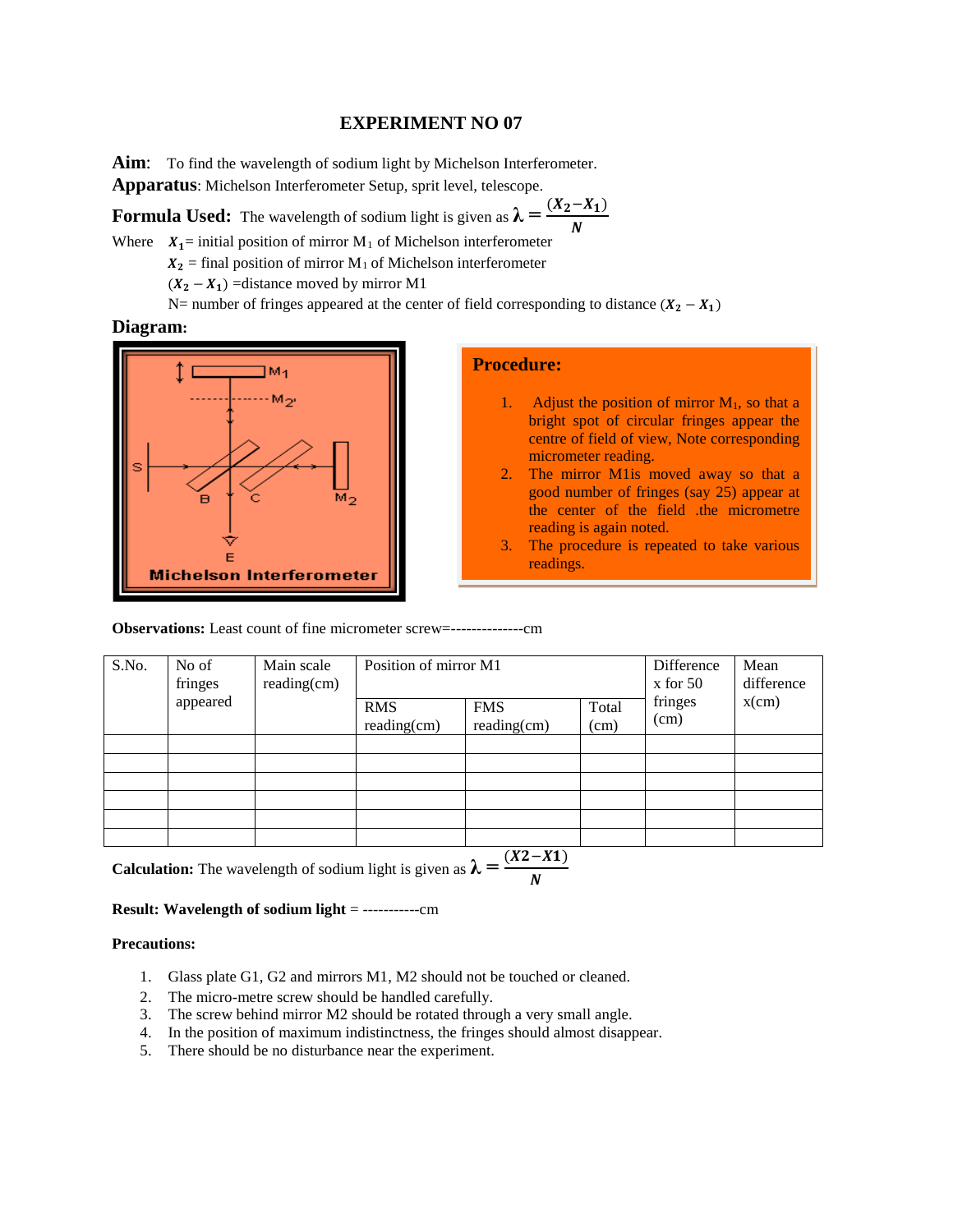**Aim**: To find the flashing quenching potential of Neon/Argon and also to find the capacitance of unknown Capacitor.

# **Apparatus Required:**

Condenser of unknown capacity, three condenser of known capacity (1  $\mu$ F, 2  $\mu$ F and 3  $\mu$ F), resistance of the order of few mega ohm, neon and argon flashing bulb, stabilized D.C. power supply of 220 volt, three one way key, connecting wire.

- 1. Draw the diagram showing the connections as in the figure make the connection with all the condensers in the parallel with a separate key to operate and high resistance are in series with the circuit containing power supply with stabilized output of 220 V DC.
- 2. Connect the condenser C<sub>1</sub> (1  $\mu$ F) in the circuit by inserting S<sub>1</sub> also connect the key to power supply and increase the voltage till neon lamp just begin to flash. The bulb starts flashing and quenching as it is connected in parallel with the condenser.
- 3. Note the flashing and quenching time for 20 flashes. The power supply disconnected.
- 4. Connect the unknown capacity  $C_0$  so the  $C_0$  and lamp are in parallel their capacities get added and total capacity with parallel with the lamp is  $(C_1+C_0)$ . Again adjust the power supply voltage again to the sum value as in previous case note the time for 20 flashes. Remove the key  $S_1$
- 5. Repeat the experiment with the capacity  $C_2(2 \mu F)$  alone  $(C_2 + C_0)$  and  $C_3(3 \mu F)$  alone  $(C_3+C_0)$ then repeat the experiment with known capacities  $C_1$ ,  $C_2$ ,  $C_1+C_2+C_3$  and each time taking time for 20 Flashes.



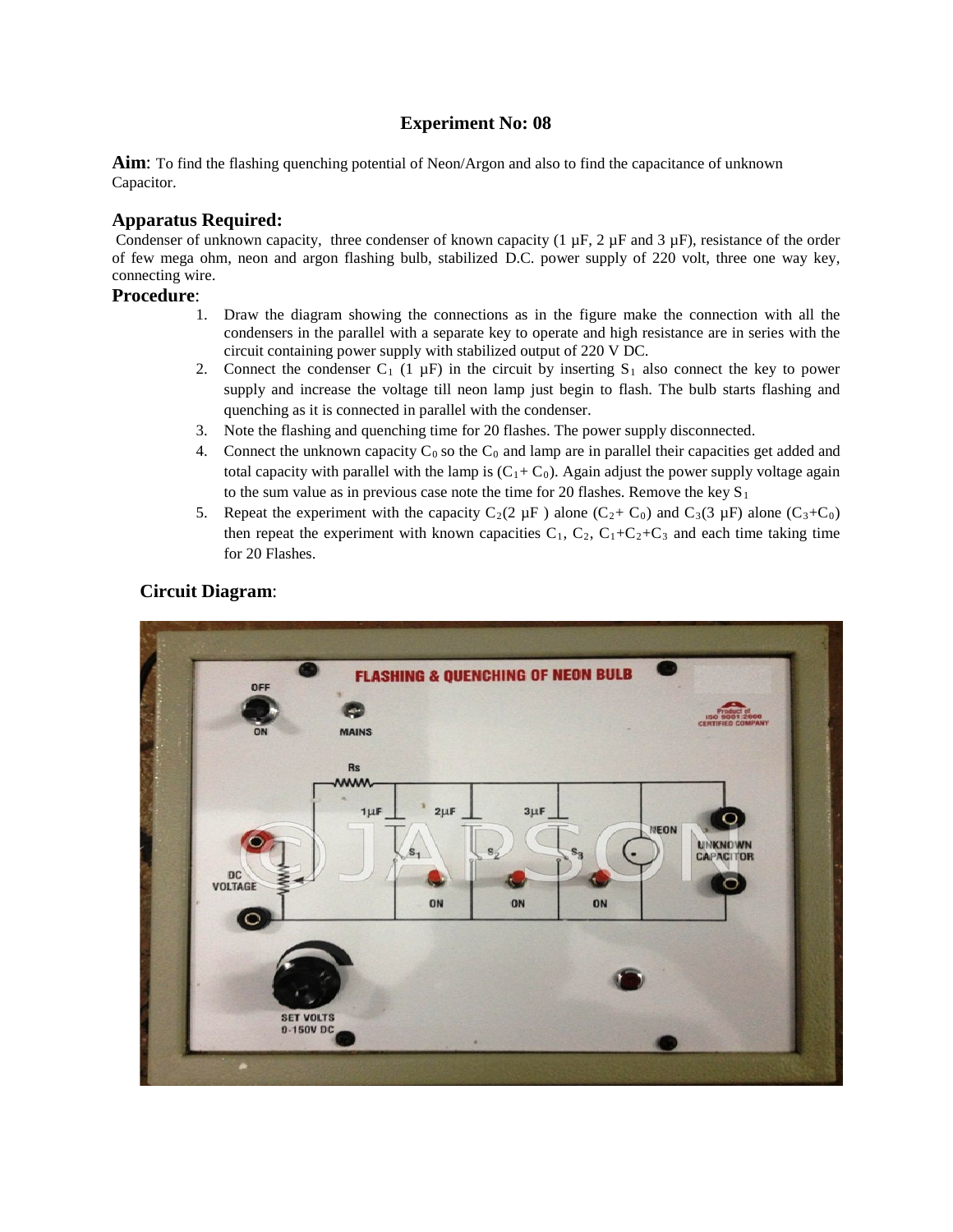# **Observation Table**:

| S.No. | Known Capacity $(\mu F)$ | Time for 20 flashes  |                   |  |  |  |
|-------|--------------------------|----------------------|-------------------|--|--|--|
|       |                          | Without $C_0$ (sec.) | With $C_0$ (sec.) |  |  |  |
|       | C1                       |                      |                   |  |  |  |
|       | C <sub>2</sub>           |                      |                   |  |  |  |
|       | C <sub>3</sub>           |                      |                   |  |  |  |
| 4.    | $C4 = C1 + C2$           |                      |                   |  |  |  |
| C.    | $C5 = C2 + C3$           |                      |                   |  |  |  |
| 6.    | $C6 = C1 + C2 + C3$      |                      |                   |  |  |  |

#### **Calculations:**

Draw two graphs on the same scale and on the graph paper. One between C and t and and other between C and t. They will be parallel lines as shown. Now draw a line ABD parallel to X-axis as shown, where they cut the graphs, draw BL, DM parallel to Y-axis is shown. Now the unknown capacity is given by: (a)  $CO = CL - CM = ... \mu F$ 



**Result:** The Capacitance of unknown capacitor is……

### **Precautions:**

- 1. Count the number of flashes very carefully.
- 2. Connections should be tight.
- 3. Capacitors should always be connected parallel to lamp.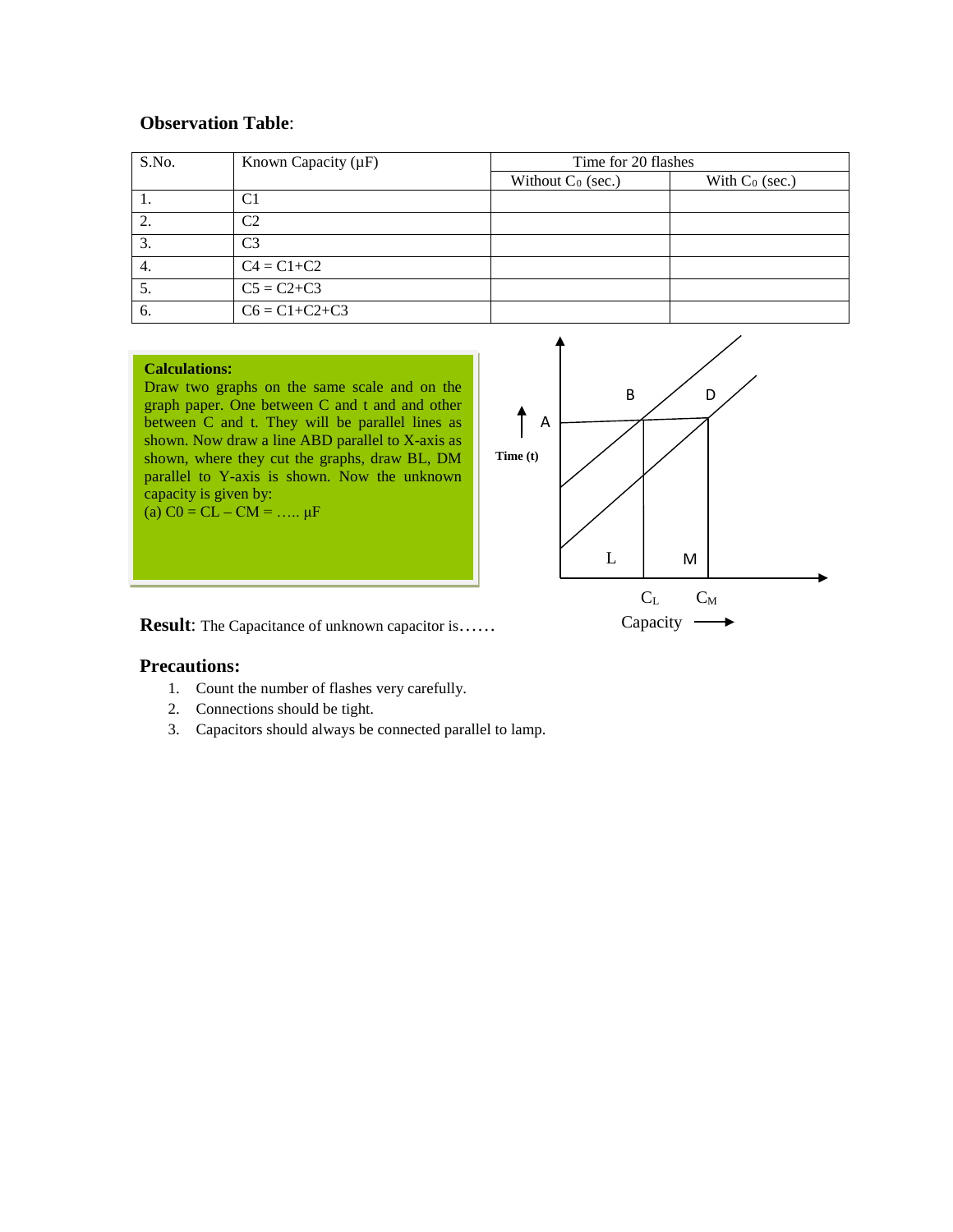**Aim:** To find the wavelength of He - Ne laser source.

**Apparatus Required:** He-Ne laser source, two uprights with micrometer, laser screen, and graph paper, optical bench of laser source etc.

### **Formula Used:**

The wavelength of He-Ne laser is given by the formula:  $\lambda = \frac{\beta d}{D}$ 

Where  $\beta$  = fringe width. D = Distance between slit and the screen,  $\lambda$  = wavelength of He-Ne laser source  $d =$  distance between two slits.

### **Diagram:**



5 Now change the distance between the source and the slits and record the pattern formed on the screen. 6 After recording the pattern find the distance between every two consecutive pattern and then find the mean fringe width.

7 After finding the value of mean fringe width we will calculate the value of wavelength of He-Ne laser source.

### **Observation Table For fringe width:**

Distance between the source and the screen  $(D) = ...$ cm. Distance between the two slits (d1 and d2) = …………cm

| S.No | Distance between slit and<br>screen $(D)$ | Distance between two slit (d) | Fringe width $(\beta)$ |
|------|-------------------------------------------|-------------------------------|------------------------|
|      |                                           |                               |                        |
|      |                                           |                               |                        |
|      |                                           |                               |                        |
|      |                                           |                               |                        |

**Result:** The wavelength of Laser beam is …….Å.

## **Precautions and Sources of Error:**

- 1. The slit must be narrow and close to each other as laser beam is very thin.
- 2. Keep the distance of the screen on the eyepiece from the slit sufficiently large to observe measurable fringe width.
- 3. Slit should be adjusted for a vertical position and very near the beam coming from the laser source.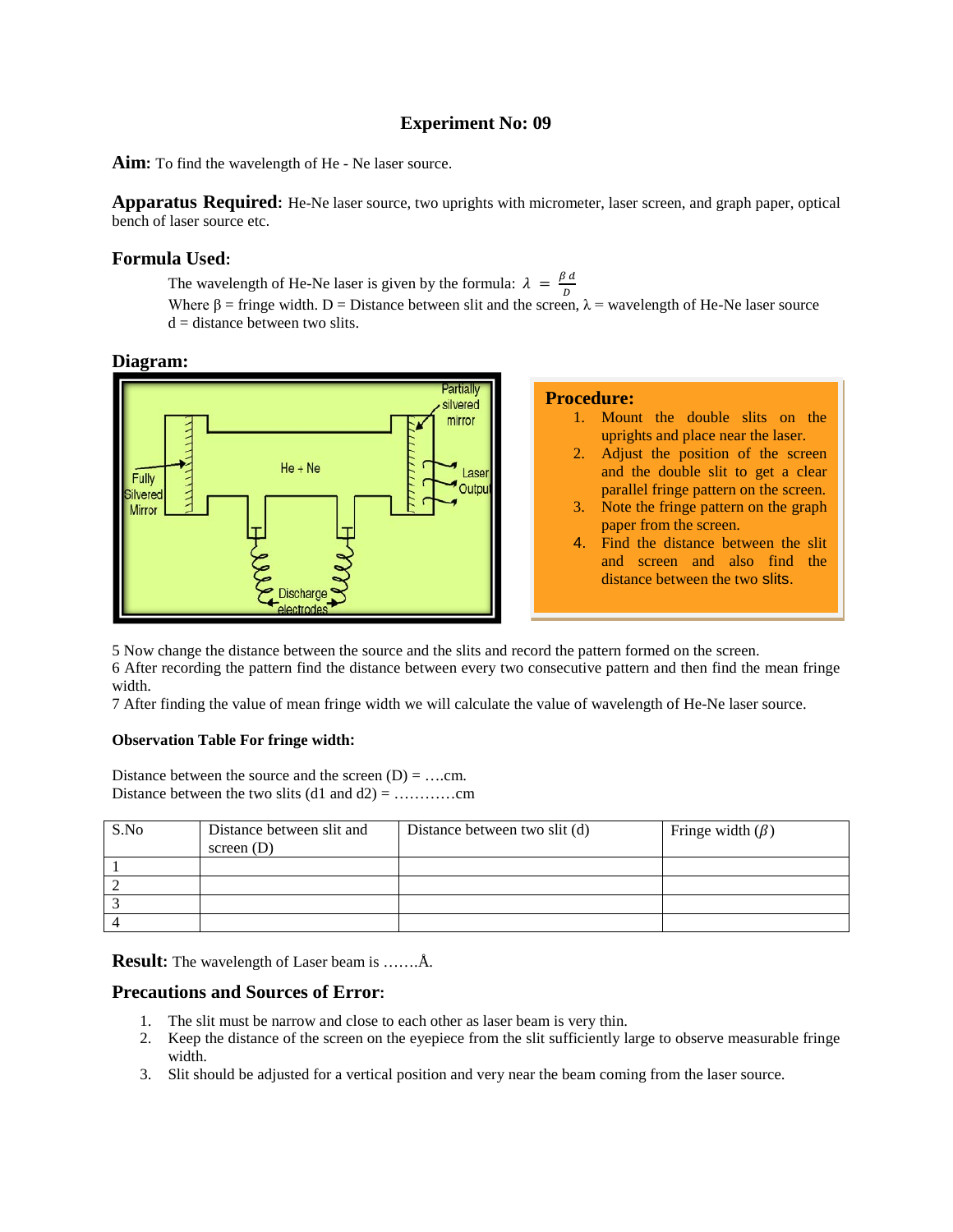**Aim:** To calculate the wavelength of the various color of white light with the help of plane transmission diffraction grating.

### **Apparatus Required:**

Spectrometer, diffraction grating element and mercury vapor lamp, Magnifying glass.

## **Formula Used:**

$$
\lambda = \frac{(a+b)\sin\theta}{n}
$$
 Where (a+b) = grating element and n is order of spectrum

**Diagram:**



## **Procedure**

- 1. The preliminary adjustments of the spectrometer are made.
- 2. The grating is mounted vertically on the prism table with its ruled surface facing the collimator.
- 3. The leveling screws are adjusted so that the image is at the center of the field of view of the telescope
- 4.

The telescope is focused in such ways that direct image can view in the field of telescope. On the either side of the direct image, the diffraction spectra are seen.

- 5. The telescope is turned slowly towards the left so that the vertical cross wire coincides with the violet lines of the first order. The readings of the vernier are taken. The vertical cross wire is then made to coincide with the other lines on the left and the vernier readings are taken in each case.
- 6. The telescope is then moved to the right and the reading of different lines is similarly taken. The difference between the readings on the left and right on the same vernier is determined for each line. The mean value of this difference gives 2θ-twice the angle of diffraction.
- 7. Thus the angle of diffraction  $\theta$  for each spectral line is determined. The wavelength of the green line is 546.1  $x10^{-9}$ m. The number of lines per meter (N) of the grating is calculated. Using this value of N, the wavelengths of the other prominent lines in this spectrum are calculated.